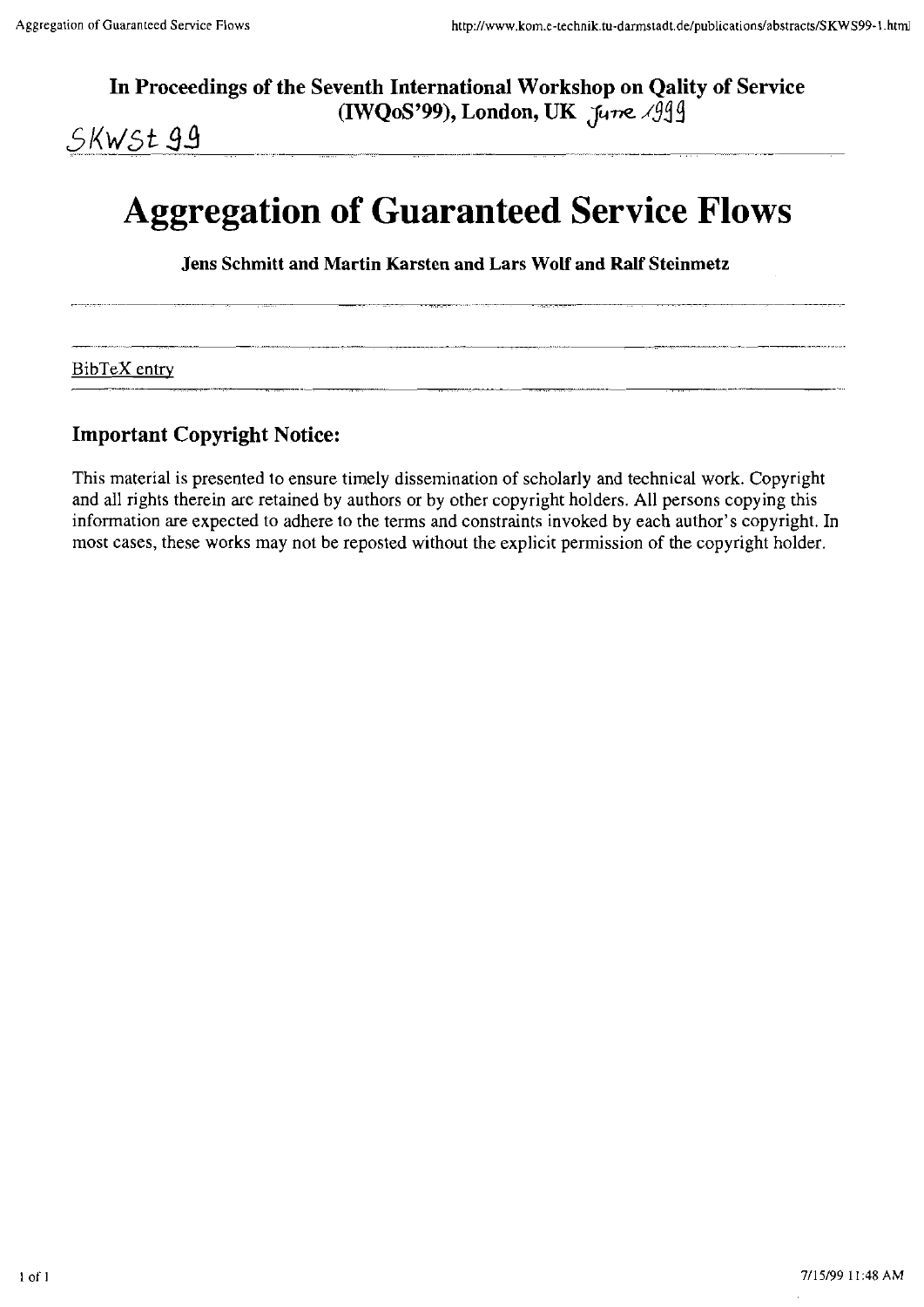$\mathcal{L}^{\mathcal{L}}(\mathcal{L}^{\mathcal{L}})$  and  $\mathcal{L}^{\mathcal{L}}(\mathcal{L}^{\mathcal{L}})$  and  $\mathcal{L}^{\mathcal{L}}(\mathcal{L}^{\mathcal{L}})$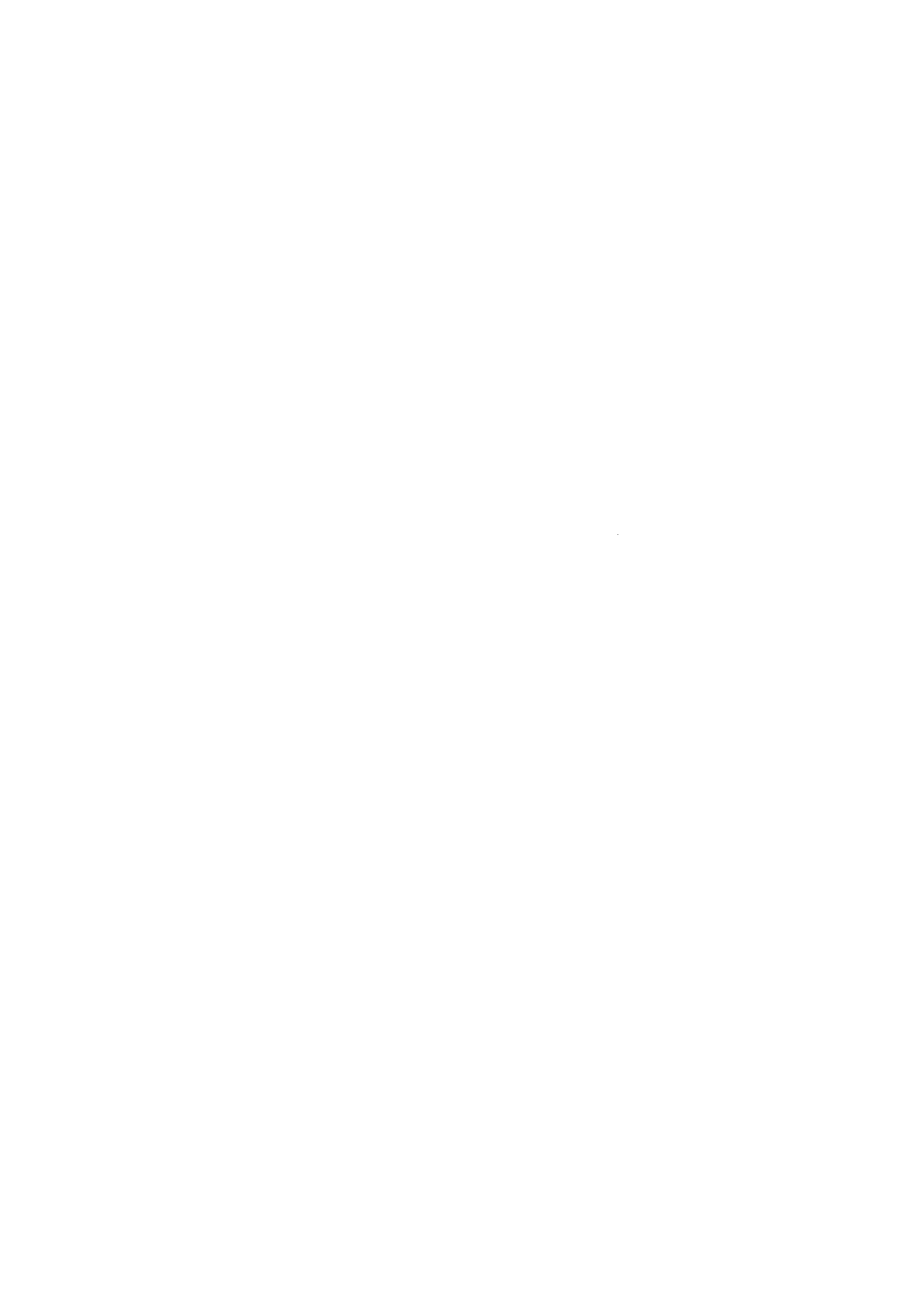# Aggregation of Guaranteed Service Flows

Jens Schmitt<sup>1</sup>, Martin Karsten<sup>1</sup>, Lars Wolf<sup>1</sup>, and Ralf Steinmetz<sup>1,2</sup> <sup>1</sup> Darmstadt University of Technology \*  $<sup>2</sup>$  German National Research Center for Information Technology, GMD IPSI</sup> {Jens.Schmitt, Martin.Karstcn, Lars.Wolf, Ralf.Steinmetz) @KOM.tu-darmstadt.de

#### **Abstract**

It is common belief that the lntegrated Services architecture (IntServ) is not scalable to large networks as, e.g. the global Internet. This is due to the ambitious goal of providing per-flow QoS and the resulting complexity of finegrained traffic management. One solution to this problem is the aggregation of IntServ traffic flows in the eore of the netwnrk. While one might suspect that aggregation leads to allocating more resources for the aggregated flow than for the sum of the separated flows if flow isolation shall he guaranteed, we show in this paper that for IntServ's Guaranteed Service flows this is not necessarily the case even if flow isolation is retained. We compare different approaches to descrihe the aggregated traffic and analyze their impact on bandwidth consumption and ease of flow management. Applications of these theoretical insights could be to use the derived formulas for resource allocation in either a hierarchieal RSVWIntServ, IntServ over DiffServ (Differentiated Services), or IntServ over ATM network.

Keywords: Integrated Services, Aggregation, Guaranteed Servicc, Network Calculus.

## **1 Introduction**

The provision of integratcd services over a shared infrastructure is often seen as the "holy grail" of networking. 11 would allow to save resources on a large scale and be more flexible when the total traffic distribution varies as it, e.g., seems to do right now. The IETF therefore developed the so-called Internct lntegrated Services architecture which proposes a sct of service classes (IntServ) and a resource reservation protocol (RSVP) to "signal" users' requirements with respect to service classes and their parameters (see [WC97] for an overview). This architec-Lure is designed very general (though sometimes also considered complex), so that all sorrs of applications shall be able to benefit from the QoS offered by the network. However, due to the provision of QoS on the level of application flows it is considered not to be scalable to large networks like the Internet. The scalability problem is mainly due to the potentially large numher of flows in the core of the network and the corresponding complexity of classifying and scheduling these flows at inferior nodes.

So, one ohvious approach to this prohlem is the aggregation of IntServ flows in the corc of the network, so that interior routers only need to exeri their traffic managemenr on aggregated flows. This approach has a dynamic and a static aspect. The dynamic aspect is how the routers can coordinate themselves to allow for the aggregation and segregation of flows. Here an extension of RSVP is necessary (as e.g. described in [GBH97], [BV98], or [TKWZ99]). The static aspect refers on the one hand to the necessary resource allocations for an aggregated flow and on the other hand to the question of which flows should be grouped together.

In this paper, we look at the static aspect of aggregation for the specihc case of IntServ's Cuaranteed Service flows. We regard the Guaranteed Service class as particularly interesting due to its comparably strong guarantees on rate, delay and loss. Furthermore, due to its mathematical description it allows for an exact analysis with regard to the problem of resource allocation for aggregated flows.

### 1.1 Assumptions and Terminology

The part of the network that only "sees" aggregated Hows will further on be called "aggregation region". Flows that shall be aggregated must share the same path over the aggregation region. We iherefore constrain on unicast flows, since multicast flows are unlikely to share the same partial multicast tree over the aggregation region. However, if thcy did, e.g. hecause the partial multicast tree is the same tandem of nodes through the aggregation region, the results derived below would still apply. Note that anyway unicast flows are considered to he more "evil" with respect io scalability since they are expected tobe much more numerous than multicast flows.

An important distinction for the line of argument of our paper is how we use the terms *aggregation* and *grouping* of flows By aggregation we mean the general problem of merging different flows over an aggregation region inside the network. By grouping of flows we refer to the restricted problem of the whole network being the aggregation region, i.e. flows are aggrcgated end-to-end. So, in our terminology grouping is a special case of aggregation.

#### 1.2 Outline

In the next section we give a brief review of the semantics and basic mathematical background of the IETF's Guaranteed Service class. Then we derive some fundamental formulas for the prohlem of grouping flows as defined above. Here we first quantify the effecr of grouping flows onto resource allocation. Nexi we suggest a way to characterize the grouped flow which allows for more eficient resource utilization, followed by some numerical examples to illustrate these results. The results for flow grouping are then applied to the more general problem of aggregating flows. To do so we introduce a conceptual model of the aggregation problem and show what has to be done to make it conform to the prerequisites of flow grouping. After giving again some numerical examples on the trade-offs for the resource allocation inside and outside of the aggregation region, we briefly discuss some of the issues when applying the results on concrete candidates for the aggregation region, like

<sup>\*</sup> **This work is sponrorrd** in **pin** by: **Volkswagen-Stiftung.** Hannover, Germany **ind** by **Deutsche Telekoni** AG, **Darrnstadt,** Gemany.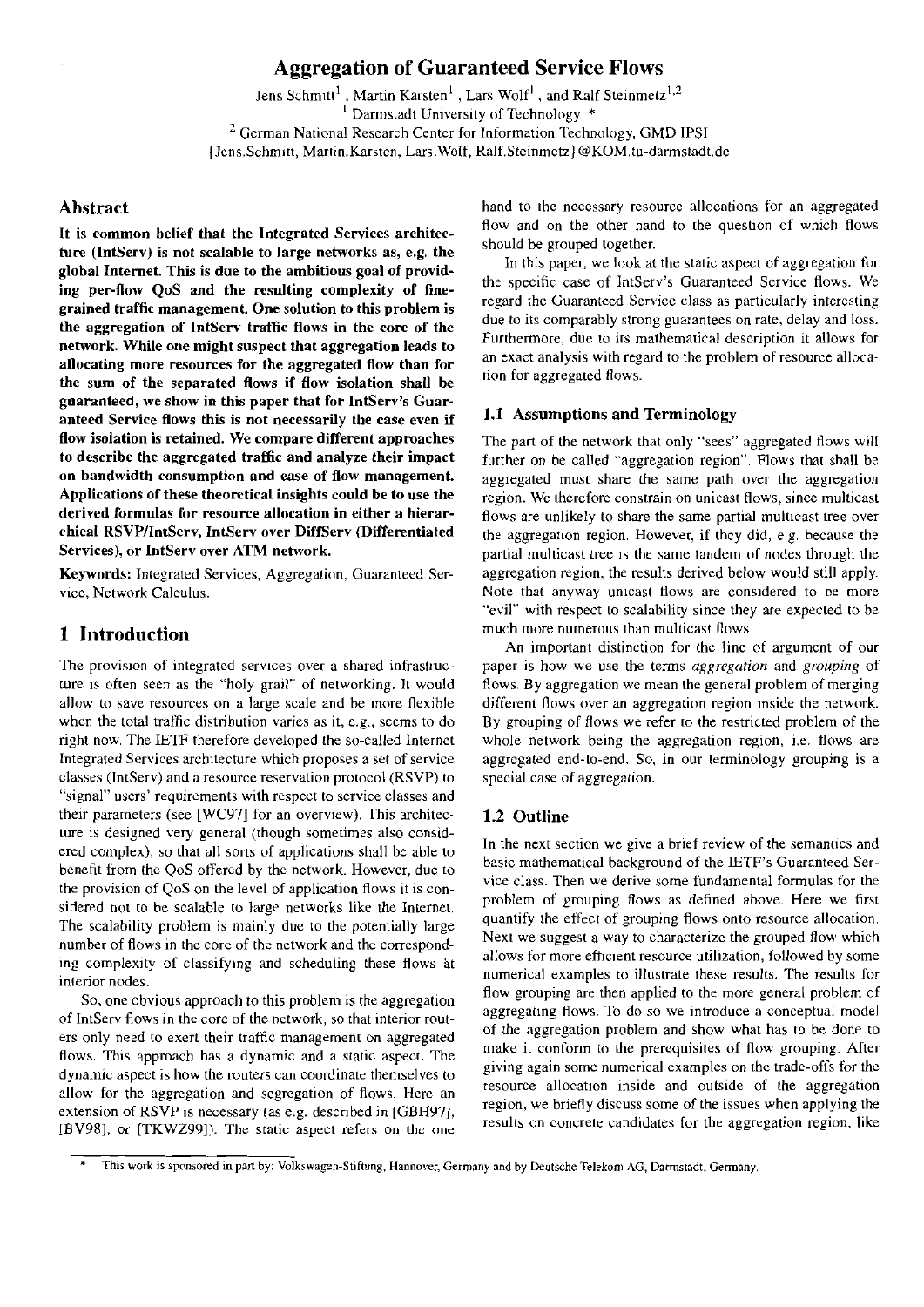an IntServ, DiffServ, or ATM cloud. Before concluding the papcr. we also give an overview of related work.

### **2 The IETF Guaranteed Service Class**

Cuaranteed Service (CS) as specified in [SPC971 provides an assured level of bandwidth, a firm end-to-end delay bound and no queuing loss for data flows that conform to a given traffic specification (TSpec). The TSpec, which is essentially a double token bucket, i.e two token buckets in series, is characterized by the following parameters:

- $\bullet$  the token bucket rate  $r$  (in bytes/s),
- $\cdot$  the token bucket depth *b* (in bytes),
- the peak rate  $p$  (in bytes/s),
- $\bullet$  the maximum packet size  $M$  (in bytes), and
- the minimum policed unit  $m$  (in bytes).\*

Due to its mathematically provable hounds on end-to-end queuing delay we consider CS to be of high importance for time-ciitical applications as, e.g., in the domain of telemedicine.

The mathematics of CS arc originally based on the work of Cruz  $[Cru95]$  (refined by others, see e.g.  $[Bou98]$ ) on arrival and service curves. In case of the IntServ specifications the arrival curve corresponding to the  $TSpec(r,b,p,M)$  is

$$
a(t) = min(M + pt, b + rt)
$$
 (1)

whereas the service curve for GS is

 $\varepsilon(i) = R(i - V)^{+}$  (2) where  $V = \frac{C}{R} + D$  and *R* is the service rate.

assuming that the stability condition  $R \ge r$  holds. Here, the *C* and *D* terms represent the rate-dependent respectively rate-independent deviations of a packet-based scheduler from thc perfect fluid model as introduced by ([PG93], [PG94]).

While the TSpec is a double token bucket it is sometimes more intuitive to regard the mathematical derivations for a simple token bucket  $tb = (r,b)$  (which is equivalent to assuming an infinite peak rate). In this simplified case we obtain for the endto-end delay hound

$$
d_{max} = \frac{b}{R} + \frac{C}{R} + D \tag{3}
$$

WhiIe for the more complex TSpec as arrival curve it applies that

$$
d_{max} = \frac{b}{R} + \frac{C}{R} + D
$$
 (3)  
While for the more complex TSpec as arrival curve it applies  
that  

$$
p \ge R \ge r
$$

$$
d_{max} = \frac{(b - M)(p - R)}{R(p - r)} + \frac{M + C}{R} + D
$$

$$
R \ge p \ge r
$$

$$
d_{max} = \frac{M + C}{R} + D
$$
 (4)

From the perspective of the receiver desiring a maximum queuing deIay  $d_{\text{max}}$ , the rate *R* (in bytes/s) that has to be reserved at the routers on the path from the sender follows directly from **(3)** and (4):

for the simple token bucket *rh(r;h)* 

(5) and (4):  
for the simple token bucket 
$$
tb(r,b)
$$
  

$$
R = \frac{b+C}{d_{max}-D}
$$
 (5)

for the complcte *TSpec(r;b,p,M)* 

$$
R = \begin{cases} \frac{p\frac{b-M}{p-r} + M + C}{\frac{b-N}{p-r} - D} & p \ge R \ge r \\ \frac{d_{max} + \frac{b-M}{p-r} - D}{\frac{M+C}{d_{max}-D}} & R \ge p \ge r \end{cases}
$$
 (6)

While the buffer to guarantee a lossless service for the single token bucket is simply  $b$ , the buffer formula for the TSpec's double token bucket is more complicated:

$$
B = \begin{cases} M + \frac{(p - R)(b - M)}{p - r} + C + RD & p \ge R \ge r, \frac{C}{R} + D \le \frac{b - M}{p - r} \\ b + r\left(\frac{C}{R} + D\right) & \frac{C}{R} + D > \frac{b - M}{p - r} \\ M + p\left(\frac{C}{R} + D\right) & R \ge p \ge r \end{cases} \tag{7}
$$

To illustrate the meaning of the  $C$  and  $D$  terms we refer to their values in case of a PCPS (Packetised General Processor Sbaring) scheduler [PG93], because they also apply to many other scheduling algorithms [Zha95]

$$
C = M; \qquad D = \frac{M'}{r} \tag{8}
$$

where  $M$  is the maximum packet size of the flow,  $M'$  is the MTU and *C* is the speed of the link. In real rourers, there are potentially many other contributions to these error terms as, e.g., link layer overhead for segmentation and reassenibly in the case of ATM or token rotation times for FDDI or token ring.

There are two related problems with GS:

- I. It may not be scalable enough to be used in the backbone of the Internet since no aggregation mechanisms were provided (due to the stipulation of per-flow QoS and flow isolation). Thus, the number of queues is proportional to the number of flows.
- 2. It wastes a lot of resources. cspecially for "low bandwidth, short delay"-type of flows. As an example consider a data flow with *TSpec=(1000, 2000, 2000. 1500).* let us assume 5 hops (all with *MTU=9188 hytrs* and link speed *c=155 Mb/s*) all doing PGPS. Then we have  $C=7500$  bytes, *D=2.371* **ms.** Let us further assume the receiver desires a maximum queueing delay of  $d_{max} = 50$  ms. Then we obtain from the formulas given above that  $R=191489$  bytes=95<sup>\*</sup>p and *B=1578 byres.*

By aggregating/grouping GS flows we address both problems, because less state has to be mariaged by routers and the resulting aggregated flows are of higher bandwidth.

#### **3 The Mathematics of Flow Grouping**

In this section we derive some fundamental formulas about flow grouping. We show how grouping of flows can save resources when compared to isolated flows.

#### **3.1 Grouping Gains from Sharing Error Terms**

For the grouping of flows we need a concept of how to characterize the traffic of the grouped flow. In RFC 2212, the sum over *n* TSpecs is defined as

For our discussions we can omit this parameter of the TSpec further on.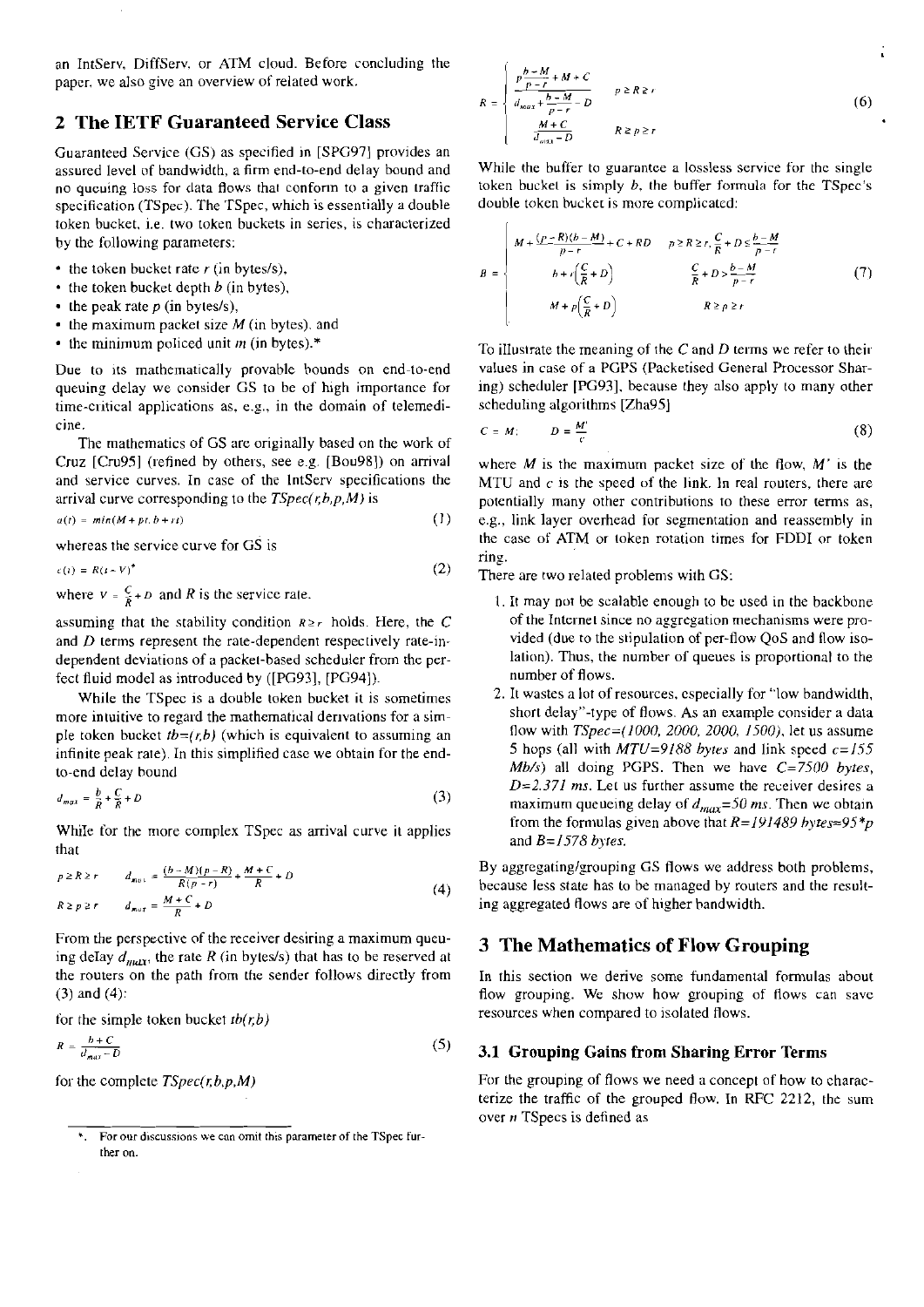$$
\sum_{i=1}^{n} TSpec(r_i, b_i, p_i, M_i) = TSpec\left(\sum_{i=1}^{n} r_i, \sum_{i=1}^{n} b_i, \sum_{i=1}^{n} p_i, max(M_i)\right)
$$
(9)

In RFC 2216 [SW97], which gives the general requirements for specifying service classes, the summation of TSpecs is described as follows:

This function computes an invocation request which represents the sum of N Input invocation requests. Typically this function is used to compute ihe size of a scrvice request adequate for a shared reservation for N different flows. It is desirable but not required that this function compute the "least possible sum".

So, as a starting point we use the "summed TSpec" as arrival curve for the grouped flow. We Want to compare the rates for grouped flows with the sum of the rates of the isolated flows.

Let us start by looking at the simplified model of using single token buckets for the characterization of the isolated flows:

Let S be a set of *n* receivers with  $tb_i = (r_i, b_i)$  and  $d_{max,i}$ , then the rate for the isolated system of these  $n$  flows is

$$
R'(S) = \sum_{i=1}^{n} \frac{b_i + C}{d_{max,i} - D}
$$
 (10)

while for the grouped system of these  $n$  flows, with the sum of single token buckets defined analog to (9). it is

$$
R^{G}(S) = \frac{\sum_{i=1}^{n} b_i + C}{min(d_{max,i}) - D}
$$
\n(11)

Now let us define the difference between the isolated and the grouped system with respeci to the allocated accumulated service rate over flows  $I$  to n as "Grouping Efficiency" (GE), i.e.:

$$
GE(S) = Rt(S) - RG(S)
$$
 (12)

Thus, we can state the problem of which flows to group together as:

For a set of *n* reservations  $(tb_i=(r_i,b_i)$  or  $TSpec(r_i,b_i,p_i,M_i)$  and  $d_{max,i}$ ), find a partition  $R = \{R_1, ..., R_k\}$ 

such that  $\sum_{i=1} G E(R_i)$  and *k* are minimized.

It can be easily seen from (I I) that it is advantageous if those flows to be grouped together have equal or at least similar delay requirements. Thus, we can order the flows by tbeir delay requirements and restrict the search to the space of ordered partitions for the optimal flow to group assignment since ii can be proven that the optimum must be an ordered partition:

**Theorem:** Let  $S = \{1, ..., n\}$  be a set of reservations  $(tb_i = (r_i, b_i))$ and  $d_{max,i}$ ,  $i=1,...,n$ . Then the rate-optimal partition is ordered after  $d_{max,i}$ . Here, the rate of a partition  $P = \{P_1, ..., P_k\}$  is de-

find as 
$$
R(P) = \sum_{i=1}^{n} R(P_i)
$$
.

**Proof:** Assume  $P = (P_1, ..., P_k)$  is rate-optimal, but unordered, i.e. we have at least two reservations  $h, l \in \{1, ..., n\}$  with  $h \ge l$ and  $h \in P_u$ ,  $l \in P_v$ , where  $u \lt v$  (we assume the  $P_i$  to be ordered ascendingly in  $d_{max,i}$ ).

Then for  $Q = P(P_u \cup P_v) \cup (P_u \setminus h) \cup (P_v \cup (h))$  we obtain

$$
R(Q) = R(P) - \frac{b_h + C}{\min(d_{\max, v} \mid \epsilon \mid P_u) - D} + \frac{b_h + C}{\min(d_{\max, v} \mid \epsilon \mid P_v) - D}
$$
  

$$
< R(P)
$$
 (13)

where the inequality holds due to the proposition that  $u < v$ . This however is a contradiction io the assumption that P is rate-optimal and thus the theorem holds.  $\Box$ 

From now on let us suppose that there are enough flows to assume that those flows grouped together have *equal* delay. For  $n$  such delay-homogeneous flows we obtain the following for the simplified model: From now on let us suppose that there are enough hows to<br>assume that those flows grouped together have *equal* delay. For<br>*n* such delay-homogeneous flows we obtain the following for<br>the simplified model:<br> $GE(S) = \sum_{i=1}^{n} \$ 

$$
GE(S) = \sum_{i=1}^{n} \frac{b_i + C}{d_{max} - D} - \frac{\sum_{i=1}^{n} b_i + C}{d_{max} - D} = \frac{(n-1)C}{d_{max} - D} > 0
$$
 where  $d_{max,i} = d_{max} \forall i$ . (14)

That means we obtain gains independent of the reserved rate for delay-homogeneous flows, i.e. these gains are relatively highest if the single flows have low bandwidth requirements. It can also be seen that  $GE$  increases with  $n, C$  and  $D$  and decreases with  $d_{max}$ . To illustrate how large the grouping gains can be, let us look at an example:

We assume again 5 hops in the aggregation region, all using PGPS as a service discipline, with an  $MTU=9188$  bytes and  $c=155$  Mb/s. We have 10 flows with  $M=500$  B, and  $d_{max}=50$ ms for all of them. Then we obtain:  $GE(S) \approx 3.7$  Mb/s, irrespective of the actual token buckets of the flows.

This effect of saving resources due to grouping of flows is a result of "sharing the error terms" for the group of flows, while for the isolated flows these error terms must be accounted for separately. Therefore we call this concept "Pay scheduling errors only once" in analogy to the "Pay bursts only once" principle.

For the actual IntServ model with double ioken bucket TSpecs we obtain a more complex formula for the grouping efficiency of  $n$  arbitrary flows (arbitrary with respect to partial delay, and TSpec pararneters), where we use the sumrned TSpec as arrival curve for the grouped flow:

$$
GE(S) = \sum_{i} \frac{p_i \frac{b_i - M_i}{p_i - r_i} + M_i + C}{d_{max,i} + \frac{b_i - M_i}{p_i - r_i} - D} - \frac{\sum_{i} p_i \frac{b_i - max(M_i)}{p_i - r_i} + max(M_i) + C}{\frac{b_i - max(M_i)}{min(d_{max,i}) + \frac{1}{i} \sum_{i} p_i - r_i} - D}
$$
(15)

The first term represents  $R<sup>I</sup>(S)$  and the second  $R<sup>G</sup>(S)$ , both for the "usual" case that the reserved rate  $R$  is smaller than the peak rate of the corresponding flow. While it 1s still true that equal delay requirements of the grouped flows arc favorable for gaining resources by grouping. they are no longer a sufficient condition to actually achieve a gain. However, for delay-homogeneous flows with the same TSpec (TSpec-homogeneous flows) it can be shown that always  $GE > 0$  under weak condi-Lions:

**Theorem:** For a set S of  $n>1$  delay- and TSpec-homogeneous flows *GE>0* if *C>Mr/(p-r)*. [a very weak condition taking into account that for many schedulers  $M$  is the rate-dependent error term and that there may be other rate-dependent deviations]

**Proof:** We have to distinguish two cases for isolared flows:  $R \geq p$  (1) or  $R \leq p$  (2). Analogously, there are two cases for the grouped flow:  $R \ge np$  (3) and  $R \le np$  (4). The only possible com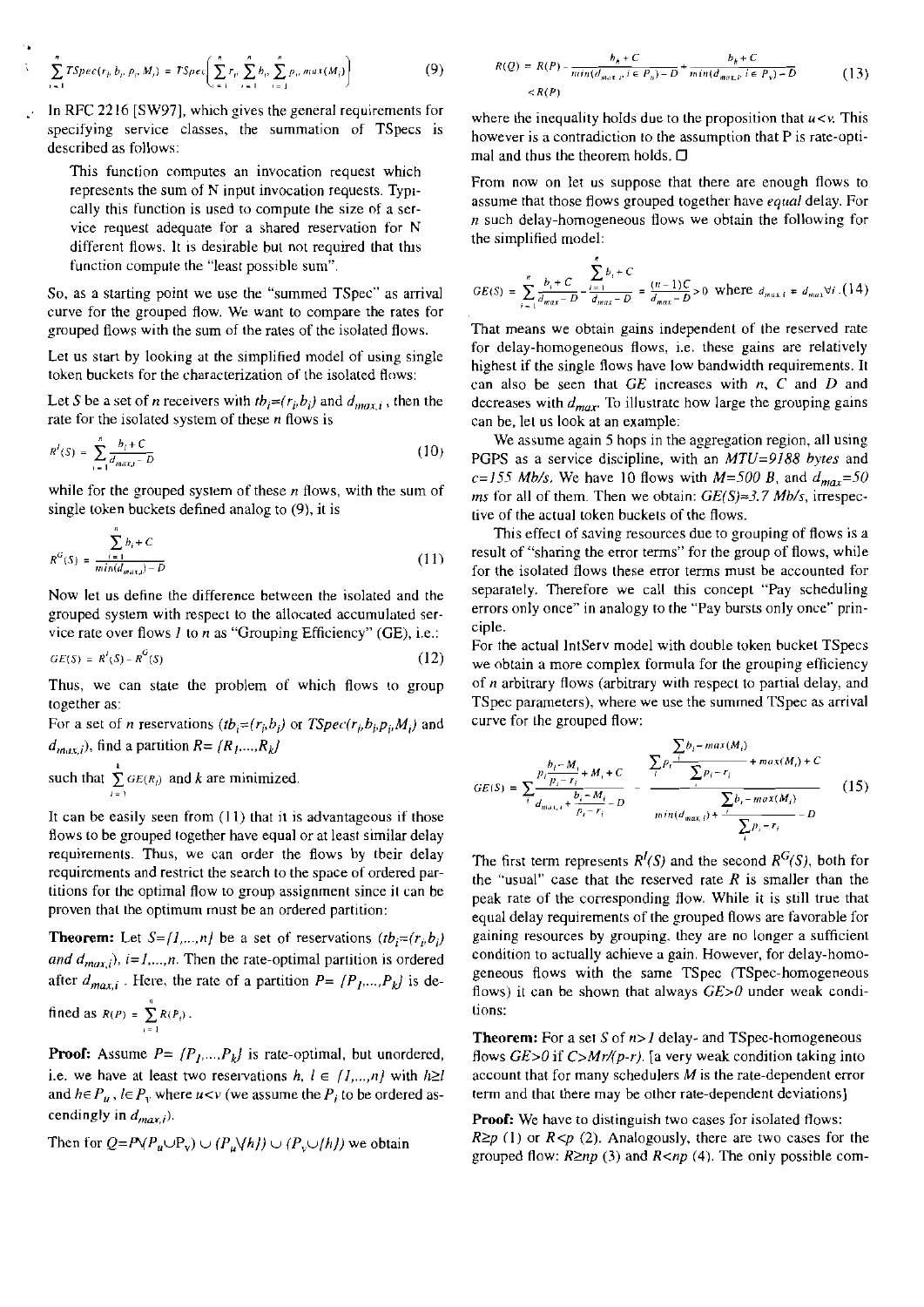binations are (1)+(3), (1)+(4) and (2)+(3). (2)+(4) is impossible as can be verified easily.

" $(1)+(3)$ ":

$$
GE(S) = R^{l}(S) - R^{G}(S) = n \frac{M + C}{d_{max} - D} - \frac{M + C}{d_{max} - D} = (n - 1) \frac{M + C}{d_{max} - D} > 0, \text{ for } n > l
$$

(as assumed).

" $(1)+(4)$ ":

 $GE(s) = R^{l}(S) - R^{l}(S) \ge np - R^{l}(S) > 0$ , simply as a result of conditions  $(1)$  and  $(4)$ .

" $(2)+(3)$ ":

$$
GE(S) = R^{l}(S) - R^{G}(S) = n \frac{p \frac{b - M}{p - r} + M + C}{d - D + \frac{b - M}{p - r}} - \frac{np \frac{nb - M}{np - nr} + M + C}{d - D + \frac{nb - M}{np - nr}}
$$
  

$$
= \frac{np \frac{b - M}{p - r} + nM + nC}{d - D + \frac{b - M}{p - r}} - \frac{p \frac{nb - M}{p - r} + M + C}{d - D + \frac{nb - M}{np - nr}}
$$
  

$$
> \frac{np \frac{b - M}{p - r} + nM + nC - (p \frac{nb - M}{p - r} + M + C)}{d - D + \frac{b - M}{p - r}}
$$
  

$$
= \frac{n - 1}{d - D + \frac{b - M}{p - r}} (C - M \frac{r}{p - r})
$$

which implies that  $GE(S) > 0 \Leftrightarrow C > M \frac{r}{n-r} \wedge n > 1$ .  $\Box$ 

For TSpec-heterogeneous flows the summed TSpec may incur a higher rate because it overestimates the arrival curve for the group of flows. How to circumvent this effect will be discussed in the next section.

Anyway, GE can be used as a hint towards the decision whether a set of flows should be grouped together respectively whether a new flow should be added to an existing group of flows, simply by the fact whether  $GE > 0$  or <0.

#### 3.2 Tight Arrival Curves for Grouped GS Flows

We have shown in the previous section how grouping of flows can reduce resource requirements. However, the flows had to be homogeneous with respect to their TSpec and their delay requirements to achieve a guaranteed reduction. Taking into account that additionally the flows have to share the same path through the aggregation region, these can be very restricting prerequisites to the grouping of flows. Therefore, we now try to relax the first prerequisite of TSpec-homogeneity by using a tighter arrival curve than the summed TSpec for the characterization of the grouped flow.



Figure 1: Summed vs. Cascaded TSpecs.

Instead of the summed TSpec we use a series of token buckets which can be shown to be an arrival curve for the grouped flow and which allow for lower resource reservation for the grouped flow when compared to the summed TSpec as arrival curve. We call this arrival curve "cascaded TSpec".

This discussion is illustrated by the simple example in Figure 1. Here we have two flows with differing TSpecs. It can be seen that by using the summed Tspec we may give away some bandwidth we "know" of that it will never be used. Therefore, we would like to use the exact sum of the arrival curves, the cascaded TSpec.

Let us now take a more formal look at the problem. In general the tight arrival curve  $tac(t)$  for *n* TSpecs has the following form

$$
M + \sum_{j=1}^{n} p_j t
$$
  
\n
$$
b_1 - M_1 + M + \sum_{j=2}^{n} p_j t + r_1 t
$$
  
\n
$$
x_1 < t \le x_2
$$

$$
tuc(t) = \sum_{j=1}^{n} a_j(t) = \begin{cases} \sum_{k=1}^{n-1} (b_i - M_i) + M + \sum_{j=k}^{n} p_j t + \sum_{l=1}^{k-1} r_l t & x_{k-1} \le t \le x_k \\ \sum_{i=1}^{n} (b_i - M_i) + M + \sum_{j=k}^{n} r_j t & t > x_n \end{cases}
$$
 (16)

where  $x_j$ , the burst duration for flow j, is defined as:  $x_j = \frac{b_j - M_j}{p_j - r_j}$ and  $M = max(M_1, ..., M_n)$ .

Here we have assumed without loss of generality that  $x_1 \leq \ldots \leq x_n$ .

This tight arrival curve for the grouping of  $n$  GS flows is equivalent to the concatenation of  $(n+1)$  token buckets (the cascaded TSpec), i.e. (with  $\otimes$  as concatenation operator for token buck $ets)$ 

$$
i\hbar \left(M, \sum_{j=1}^{n} p_j\right) \otimes i\hbar \left(h_1 - M + M_1, \sum_{j=2}^{n} p_j\right) \otimes \dots \otimes
$$
  

$$
i\hbar \left(\sum_{i=1}^{k-1} (b_i - M_i) + M, \sum_{j=k}^{n} p_j + \sum_{i=1}^{k-1} r_i\right) \otimes \dots \otimes i\hbar \left(\sum_{i=1}^{n} (b_i - M_i) + M, \sum_{i=1}^{n} r_i\right)
$$

If we apply the known results from network calculus [Bou98] on this tight arrival curve, assuming the GS service curve, we obtain the delay bound

 $\overline{d}$ 

$$
u_{0} \leq h(tac, c) = \sup_{k \geq 1} \{ t \in T : T \geq 0 \land tac(s) \leq c(s+T) \} \}
$$
  

$$
= \frac{\sum_{k=1}^{k-1} (b_{t} - M_{1}) + M + \left( \sum_{j=k}^{n} p_{j} + \sum_{\ell=1}^{k-1} r_{\ell} \right) x_{k}}{R} - x_{k} + \frac{C}{R} + D
$$
  

$$
(p_{k} - r_{k}) \sum_{\ell=1}^{k-1} (b_{\ell} - M_{\ell}) + \left( \sum_{\ell=k}^{n} p_{\ell} + \sum_{\ell=1}^{k-1} r_{\ell} - R \right) (b_{k} - M_{k})
$$
  

$$
M + C = \frac{C}{R}
$$

where  $k \in \{1,...,n\}$  is such that:  $\sum_{i=k}^{n} p_i + \sum_{l=1}^{k-1} r_l > R \ge \sum_{i=k+1}^{n} p_i + \sum_{l=1}^{k} r_l$ . (18)

If 
$$
R > \sum_{i=1}^{n} p_i
$$
 (i.e. there is no such k), then  $d \leq \frac{M+C}{R} + D$ . (19)

In contrast, the delay bound for the summed TSpec of  $n$  flows is.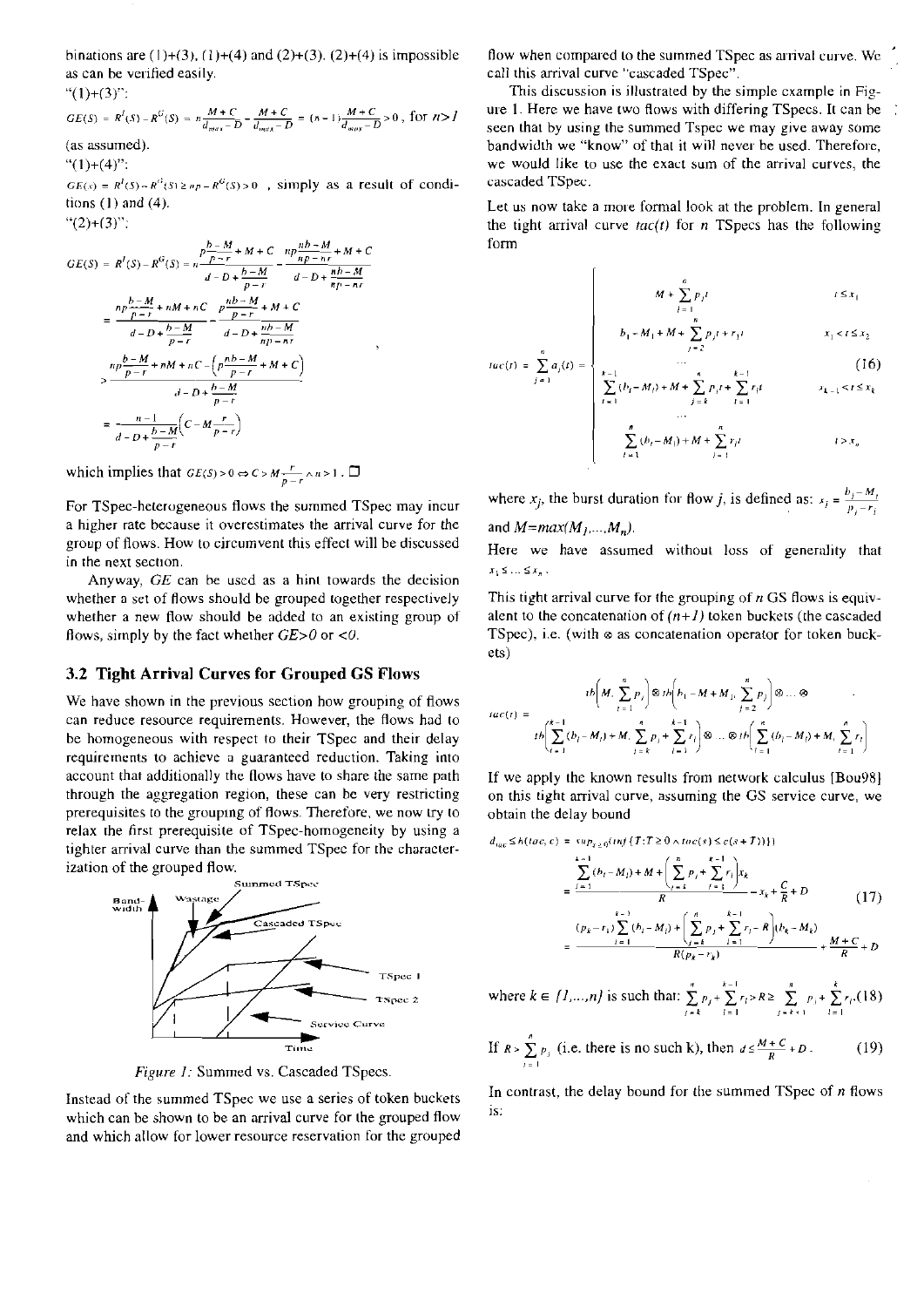$$
d_{sum} \leq \begin{cases} \left(\sum_{j=1}^{n} h_{j} - M\right) \left(\sum_{j=1}^{n} p_{j} - R\right) \\ \left(R\sum_{j=1}^{n} (p_{j} - r_{j})\right) + \frac{M + C}{R} + D & \sum_{j=1}^{n} p_{j} > R \geq \sum_{j=1}^{n} r_{j} \\ \frac{M + C}{R} + D & R \geq \sum_{j=1}^{n} p_{j} \end{cases}
$$
(20)

It can be easily shown that, for a given rate  $R$ .  $d_{sum}$  is always greater than or equal to  $d_{\text{fac}}$  [Sch98], since the summed TSpec "contains" the cascaded TSpec.

Let us now look at the formulas for the service rate when given a cerrain delay. For the summed TSpec we obtain: (where  $M = max(M_1, ..., M_n)$  again)

$$
R = \begin{cases}\n\sum_{j=1}^{n} \frac{\sum_{j=1}^{n} b_{j} - M}{p_{j} - n} + M + C \\
\frac{\sum_{j=1}^{n} p_{j} - \sum_{i=1}^{n} r_{i}}{\sum_{j=1}^{n} b_{j} - M} & \sum_{j=1}^{n} p_{j} > R \ge \sum_{j=1}^{n} r_{j} \\
\frac{d_{max} + \frac{f - 1}{n} - \sum_{j=1}^{n} r_{j}}{\sum_{j=1}^{n} p_{j} - \sum_{j=1}^{n} r_{j}} & R \ge \sum_{j=1}^{n} p_{j}\n\end{cases}
$$
\n(21)

whereas for the cascaded TSpec we obtain for some  $k \in \{1, ..., n\}$ : (22)

case 1: 
$$
\sum_{j=k}^{n} p_j + \sum_{i=1}^{k-1} r_i > R \ge \sum_{j=k+1}^{n} p_j + \sum_{i=1}^{k} r_i
$$

$$
R = \frac{\sum_{k=1}^{k-1} (h_i - M_i) + M + \left(\sum_{j=k}^{n} p_j + \sum_{i=1}^{k-1} r_i\right) \left(\frac{b_k - M_k}{p_k - r_k}\right) + C}{d_{max} + \frac{b_k - M_k}{p_k - r_k} - D},
$$
  
case 2: 
$$
R \ge \sum_{j=1}^{n} r_j
$$

$$
R = \frac{M + C}{d_{max} - D}.
$$

For the sake of completeness, we also give the buffer requirements for both arrival curves in Appendix A.

With these formulas it is now possible to compare the different resource allocation schemes for the isolated flows and for the group of flows characierized by either the summed or cascaded TSpec. Since the formulas are however not very intuitive, we Want to illustrate the effects of flow grouping on delay, rate and buffer requirements by presenting some numerical examples.

#### **3.3 Numerical Examples of the Grouping Gains**

We want to contrast the different resource allocations with regard to rate and buffer for the isolated flows  $(R_{ISO}, B_{ISO})$ against the grouped flow with either summed TSpec (R<sub>SUM</sub>, *B<sub>SUM</sub>*) or cascaded TSpec *(R<sub>CAS</sub>, B<sub>CAS</sub>)*. We assume an aggregation region of 5 hops with *MTU=YIBA bgres,* and *c=I55Mb/s*  ("'ATM hops"). Furthennore, it is assumed that 10 flows are to be grouped together, with all of them having a delay bound

 $d_{max} = 50$ ms. The TSpecs of the flows are as given in the following table:

| TSpec#    | т     | h     | Þ      | M   |
|-----------|-------|-------|--------|-----|
|           | 10000 | 15000 | 20000  | 500 |
| 2         | 20000 | 40000 | 130000 | 500 |
| ٦         | 10000 | 10000 | 40000  | 500 |
| 4         | 20000 | 20000 | 125000 | 500 |
| $\vec{r}$ | 40000 | 30000 | 60000  | 500 |
| 6         | 8000  | 8000  | 100000 | 500 |
| 7         | 15000 | 50000 | 33000  | 500 |
| ß         | 20000 | 12000 | 40000  | 500 |
| 9         | 30000 | 30000 | 45000  | 500 |
| 10        | 10000 | 15000 | 220000 | 500 |

Let us first assume that we want to group 10 flows with TSpee# 1. Then we obtain:

| x          | R.     | В.,   |
|------------|--------|-------|
| iso        | 629868 | 13410 |
| SUM        | 195769 | 9788  |
| <b>CAS</b> | 195769 | 9788  |

So we can see that the gains from sharing the error terms can be substantial. Since we have a case of delay- and TSpec-homogeneous fiows, the summed and the cascaded TSpec achieve the same values hecause for that case they are aetually the same arrival curves. Now we relax the assumption of TSpec-homogeneous flows and group all the different flows from the table above. We obtain So we can see that the gains from sharing the error terms can be<br>substantial. Since we have a case of delay- and TSpec-homoge-<br>neous flows, the summed and the cascaded TSpec achieve the<br>same values hecause for that case t

| x          | R.     | в.    |
|------------|--------|-------|
| ISO        | 615311 | 60209 |
| <b>SUM</b> | 642307 | 64230 |
| CAS        | 419884 | 41988 |

In conclusion, what we gain from grouping flows is the sharing of error tenns, so we know that for delay- and TSpec-homogeneous flows grouping always leads to a gain. For TSpec-heterogeneous flows however there is also a negative contribution of grouping due to overestimating the arrival curve when adhering to the summed TSpec characterization for the grouped flow, an eftect that depends upon how heterogeneous the isolaied flows really are (heterogeneity here is mainly captured by two characteristics of bursts, length *(b-M)/(p-r)* and intensity *p/r).* This eftect can "mask" the positive effect of sharing the error terms as shown in the last example. To avoid this negative effect, the exact arrival curve of the grouped flows. the cascaded TSpec. can be used for the calculations of rate and buffer and thus we have again only the positive effect. The downside of this is that the traffic specification is often used for purposes like reshaping or policing, and with many heterogeneous flows being grouped together this can lead to a very complicated arrival curve which, while it theoretically does not violate the worstcase delay bound, is complicated to handle and might in reality add some delay after all. So, we address this issue in the next section.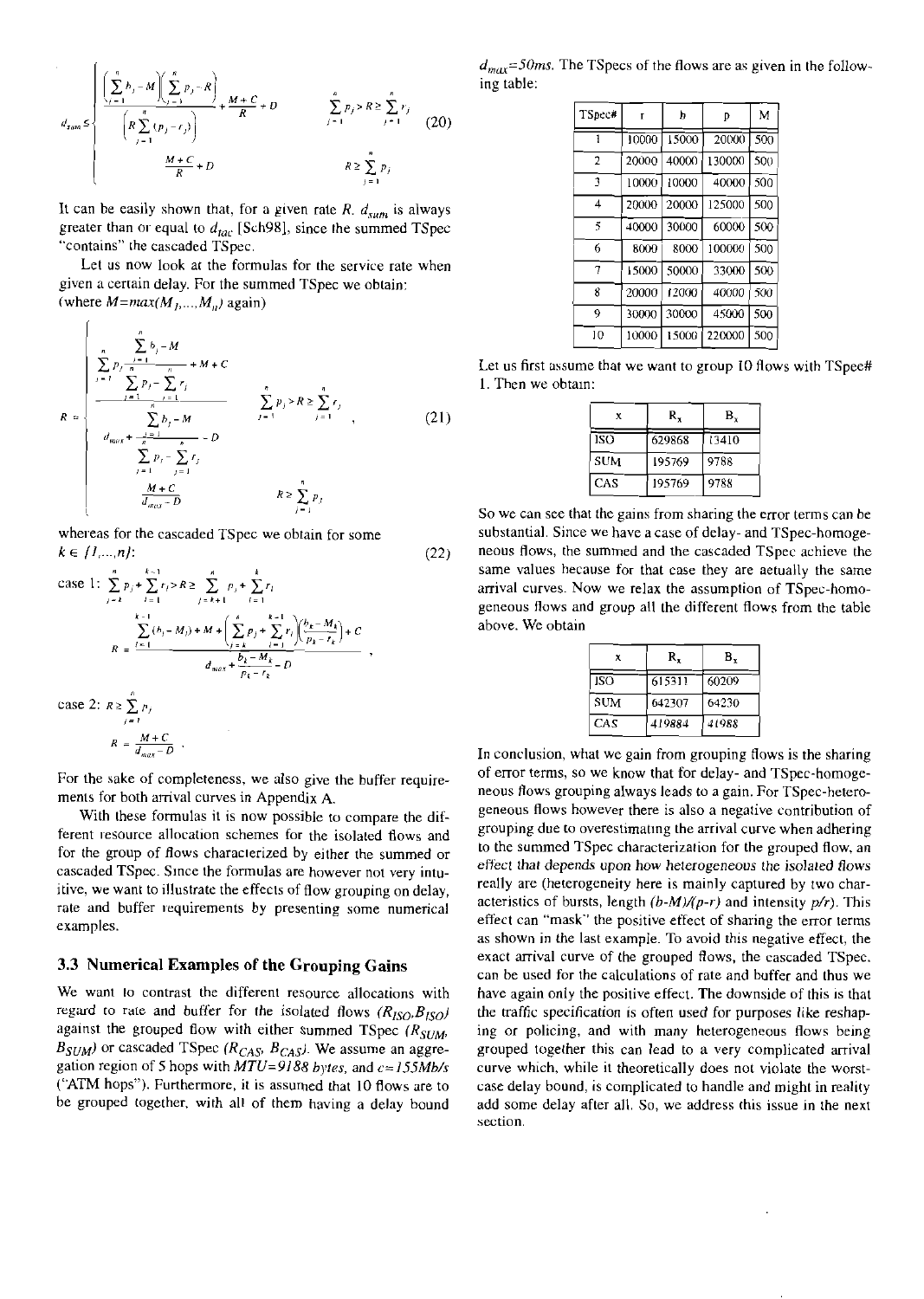#### **3.4 Policing/Shaping the Grouped Flow**

Once the scrvice rate is calculated from  $(22)$ , it is possible to achieve the desired delay bound with a much simpler arrival curve. It can be shown [Sch98] that the following arrival curve is sufficient for achieving the same delay bound for a given  $R$ as the tight arrival curve:

$$
a(t) = \begin{cases} \sum_{i=1}^{k-1} (b_i - M_i) + M + \sum_{j=k}^{n} p_j t + \sum_{i=1}^{k-1} r_i t \\ \sum_{i=1}^{k} (b_i - M_i) + M + \sum_{j=k+1}^{n} p_j t + \sum_{i=1}^{k} r_i t \end{cases} \qquad t \leq x_k
$$
 (23)

or, as token hucket concatenation:

$$
a(t) = ib\left(\sum_{i=1}^{k-1} (b_i - M_i) + M \cdot \sum_{j=k}^{n} p_j + \sum_{i=1}^{k-1} r_i\right) \otimes tb\left(\sum_{i=1}^{k} (b_i - M_i) + M \cdot \sum_{j=k+1}^{n} p_j + \sum_{i=1}^{k} r_i\right)
$$

That means  $a(t)$  can also be described as

$$
TSpec\Bigg(\sum_{j=k+1}^{p} p_j + \sum_{l=1}^{k} r_l, \sum_{l=1}^{k} (b_l - M_l) + M, \sum_{j=k}^{n} p_j + \sum_{l=1}^{k-1} r_l, \sum_{l=1}^{k-1} (b_l - M_l) + M\Bigg).
$$

Hence, we can reduce policing/shaping complexity dramatically without compromising resource allocation efficiency. The idea is, not to take the complete piecewise linear arrival curve of the cascaded TSpec, but only those two adjacent segments at which angular point  $(x_k)$  the delay bound is actually taken on. This can be done after the service rate is calculated from the cascaded TSpcc and it is thus known that those iwo segmenis are "responsible" for the delay bound.

While ihe delay bound remains the same as for the cascaded TSpec, the buffer requirements depend on whether  $V \le x_k + 1$  or  $V > x_k + 1$ . For the first case they arc the same, while in the second case the buffer requirements of  $a(t)$  are higher. If the buffer requirements shall also be kept equal for the latter case this "cosrs" another tokcn bucket for the linear segment of the cascaded TSpec for which applies that  $x_{k+h}$  <  $V \leq x_{k+h+1}$ , where  $h \in \{1,...,n-k\}$ , or more formally:

$$
a(t) = \begin{cases} \sum_{l=1}^{k-1} (b_l - M_l) + M + \sum_{j=k}^{n} p_j t + \sum_{l=1}^{k-1} r_l t & t \leq x_k \\ \sum_{l=1}^{k} (b_l - M_l) + M + \sum_{j=k+1}^{n} p_j t + \sum_{l=1}^{k} r_l t & x_k < t \leq \frac{l=k+1}{k+h} \\ \sum_{l=1}^{k} (b_l - M_l) & t < t < \frac{l=k+1}{k+h} \\ \sum_{l=1}^{k+h} (b_l - M_l) + M + \sum_{j=k+h+1}^{n} p_j t + \sum_{l=1}^{k+h} r_l t & t > \frac{l+s+1}{k+h} \\ \sum_{l=1}^{k+h} (b_l - M_l) + M + \sum_{j=k+h+1}^{n} p_j t + \sum_{l=1}^{k+h} r_l t & t > \frac{l+s+1}{k+h} \\ \sum_{l=k+1}^{k+h} (b_l - T_l) & t > \frac{l+s+1}{k+h} \\ \end{cases}
$$

or, as token bucket concatenation:

 $\overline{1}$ 

$$
a(t) = \frac{tb\left(\sum_{j=1}^{k-1} (b_j - M_l) + M, \sum_{j=k}^{n} p_j + \sum_{l=1}^{k-1} r_l\right) \otimes tb\left(\sum_{j=1}^{k} (b_l - M_l) + M, \sum_{j=k+1}^{n} p_j + \sum_{l=1}^{k} r_l\right)}{\otimes tb\left(\sum_{j=1}^{k+k} (b_l - M_l) + M, \sum_{j=k+k+1}^{n} p_j + \sum_{l=1}^{k+k} r_l\right)}
$$

While being a little bit more work on policing/shaping, this triple token bucket offers the same delay bound and buffer requirements at a given service rate as the exact arrival curve, the cascaded TSpec, which is composed of  $n+1$  token buckets.

# **4 Application of Grouping to Aggregation** ,

After having established some results on the problem of grouping flows, we now apply these results to the more general problem of aggregating flows. We first present a conceptual model of how aggregaiion could be achieved and give some numcrical examples on how that scheme would pcrform. Afterwards we take a short look at the application of the model to emerging network technology supporting QoS.

#### **4.1 Conceptual Model**

Wc view the conceptual model for aggregation as a two-level resource allocaiion sysiem, corresponding to inside and outside the aggregation region (AR). Outside the AR resource allocations are done for individual flows, while inside the AR it is done for aggregated flows. Flows that shall be aggregated must share the same path over the AR, but can follow different routes outside the AR.

When we want to apply the results for grouping to that general model of aggregation we face three problems:

- 1. A fixed delay over the AR is required, i.e. a portion of the end-to-end queuing delay bound of each flow must be devoted to the AR.
- 2. There are possibly distorted (with respect to their TSpec), i.e. non-conforming, incoming flows at the ingress to the AR. These could occupy the shared bufier of their group and destioy the guarantees on rate, delay and lossless service for other flows of that group.
- *3.* A possible distortion of the grouped flow might lead to overflows in the routers behind the egress of the AR.

Our approach to the first problem is the partitioning of the delay into two parts. delay inside and outside the AR. The question however is how to assign these two parts of the overall delay. While it is not possible to determine exactly the partial delay  $d_p$  of a flow which is available for the subpath over the AR, we have the following relationship:

$$
\frac{M + C_{sum}}{R} + D_{sum} \le d_p \le \frac{(b - M)(p - R)}{R(p - r)} + \frac{M + C_{sum}}{R} + D_{sum}
$$
 (24)

where  $C_{sum}$  and  $D_{sum}$  are the accumulated error terms of the subpath over the AR. The lower bound corresponds to the pessimistic assumption that packets "pay their burst" outside the AR, while the upper bound represents the case where a burst is paid inside the AR. Due to the worst-case nature of the guarantees given by GS we must however assume the lower bound as the available partial delay. Thc partial delay may thus hecome very small if the error terms are comparably small to the first term ("the burst term") of the upper bound. This would lead to a relatively high allocation of resources in the AR. A protocol mechanism to circumvent this is to advertise a high  $D$  errorterms for the AR. From the perspective outside the AR, the AR could thus be regarded as a fixed delay element on the path from the sender to the receiver. The drawback of this approach is that the rourers outside the AR would need to reserve more resources than in the case of non-aggregated flows. There is obviously a tradc-off between saving resources inside the AR by advertising a higher  $D$  and allocating more resources outside the AR. This trade-off should probably be weighted by how scarce the resources inside and outside the AR really are.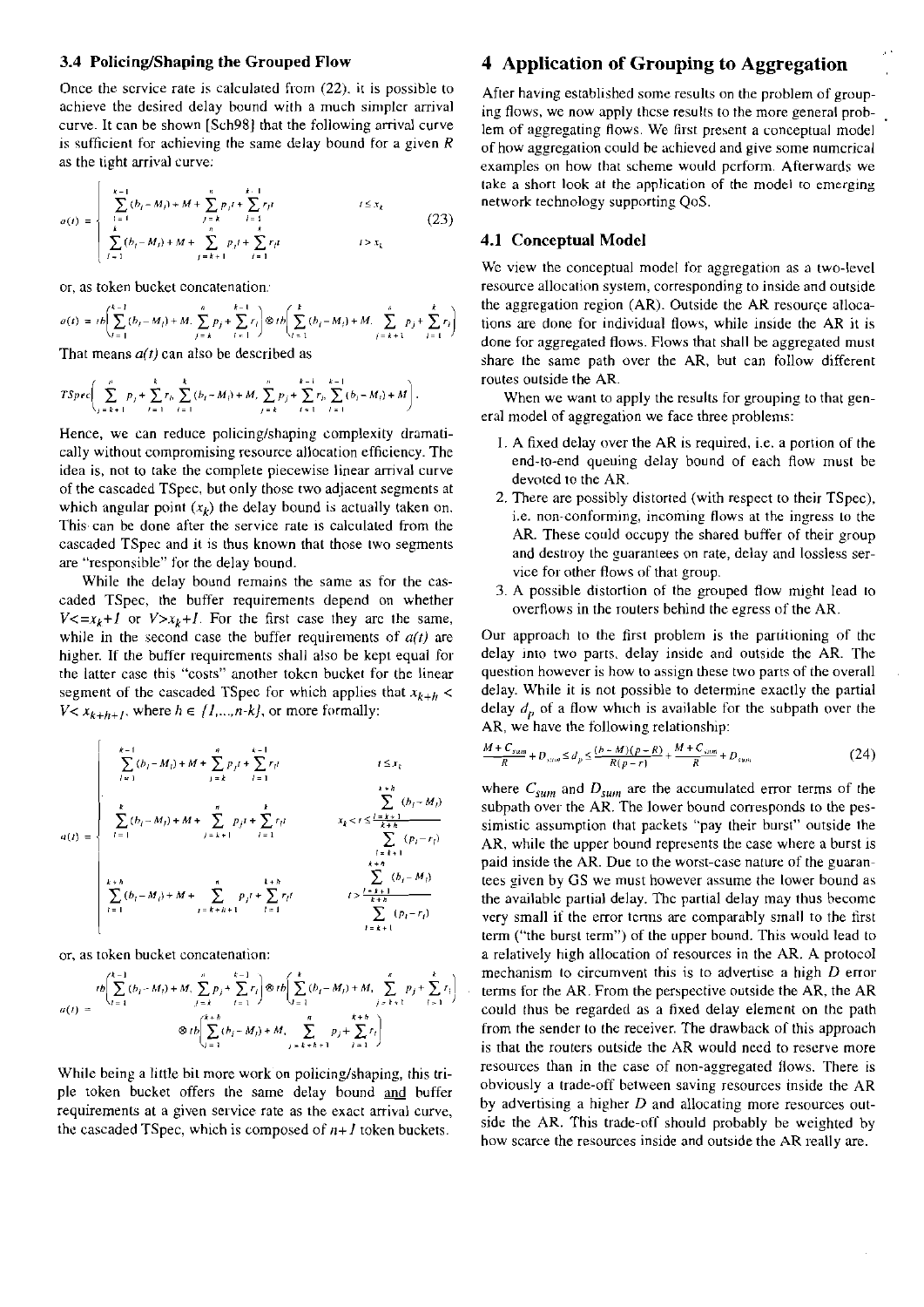Alternatively to increasing  $D$ , the slack term could be used by the AR to increase its "delay budget". This would however require the receiver to be aware of his resouice requests being possibly aggregated.

The solution to the second problem is to reshape the individual flows to their original TSpec at the ingress to the AR. While rhis may increase the avcrage delay of the packets of a GS fiow, it has been shown that the delay bound is not violated by reshaping [Bou98].

The third problcm can be solved by reshaping the aggregate against the cascaded TSpec of the grouped flows. Alternatively, the reshaping at the egress could he executed on the individual flows. This would however be more costly since for a group of  $n$  flows  $2*n$  token buckets have to be passed, whereas for the first alternative it is only  $n+1$  token buckets. Note that the reshaping cannot be done using the simplified arrival curves introduced in Section **3.4.** These are only for use inside the AR.

Under these prerequisites it is now possible to utilize the formulas derived for the grouping of tlows for resource allocation inside the AR. To illustrate how the aggregation model compares to the model of resource allocation for individual flows we give some numerical examples in the next section.

#### **4.2 Numerical Examples**

For the AR let us assume the same setting as in Section  $3.3$ , i.e. we use the same 10 flows as specified there and 5 "ATM hops" inside the AR. For outside the AR we assume 2 hops in front and 2 hops behind the AR, all of them with  $MTU=1500$  by test and  $c=100Mb/s$  ("Fast Ethernet hops"). Furthermore, we assume that all flows have the same requirements for the endto-end delay bound  $d_{max}=100$ ms.

In Figure 2, the accumulated rate, i.e. the rate over all hops and all fiows is depicted, in relation to the delay inside the AR (note that the delay outside the  $AR=100$ -dclay inside  $AR$ ), 1.e. depending on the delay partition. The dotted line represents the accumulated rate for the segregated system.



Figure 2: Segregated flows vs. Aggregated Flow.

Here we can see that aggregation can be beneficial in terms of resource usage if the delay partitioning is done carefully. The exact values for the accumulated rate and buffer consumption of the segregated and the aggregated system can be found in Appendix B. From those it can be seen that a delay bound of  $40$ ms inside the AR is optimal with respect to the accumulated rate, it gives a reduction of  $-13.74\%$  with respect to the accumulated rate while for the aceumulated huffer it is less than half  $(-46.67%)$  what is required for the segregated system (with respect to the accumulated buffer this delay partition is not optimal, however the buffer variations between different delay partitions are not very significant). Even if the simple approach of using the lower bound of the delay inside the AR (in our setting this is 22.949 ms) is taken (from (24)). maybe because it might be considered too time-consuming to search for the optimal delay partition or because not all the relevant information is available, a significantly better accumulated rate and buffer can be achieved than for the segregated system  $(-9.81\%$  for the accumulated rate and  $\sim$  53.78% for the accumulated buffer).

#### **4.3 Application To Emerging Technology**

While we have assumed RSVP/IntServ as the technology being used outside the AR. we could in principle utilize the results for any of the following technologies inside the AR:

- ATM,
- Differentiated Services.
- RSVP/IntServ (Hierarchical RSVP/IntServ), or
- any connection-orienied technology that gives rate guarantees.

There are many issues to be dealt with when using aggregated RSVP-based requests over one of these technologies. These dynamic aspects of the aggregation are however not the focus of this paper and we refer to other work in this area (for hierarchical RSVPlIntServ see [GBH97]. [BV98], [TKWZ99], for DiffServ see  $[BYF<sup>+</sup>99]$ , for ATM see  $[SDMT97]$ ). However, one of these issues, the "marking" of exccss packets at the ingress into the AR. is related to the staric aspects of aggregation we looked at in this paper. This marking is required in order to not destroy the flow isolation stipulated by the GS specification. So, if the AR is  $a(n)$ 

- DiffServ cloud then the DS byte could be used, e.g. by marking conformant traffic with the EF PHB and excess traffic with the DE PHB, furthermore the simplified arrival curves of Section 3.4 could be used as aprofile.
- ATM cloud then a separate VC for the conformant part of the aggregaied fiow should he used, while the hest-effort VC (seiup by e.g. Classical 1P over ATM) could be used for excess traffic.
- Aggregated IntServ cloud there is a problem, since no marking mechanism is provided; while the individual flows could be policed strictly at their entrance to the AR and be forced to conform, ihis would disobey the GS specification's recommendation of sending excess traffic as best-effort.

# **5 Related Work**

The use of piecewise linear functions as traffic envelopes has been suggested before, e.g. in [KWLZ95], to give a hetier utilization of network resources for bursty sources like compressed video than the use of simple token buckets. While in these cases empirical evidence showed the utility of piecewise linear arrival curves with multiple segments. we looked at the case of a group of regulated fiows were the gain can be shown analytically.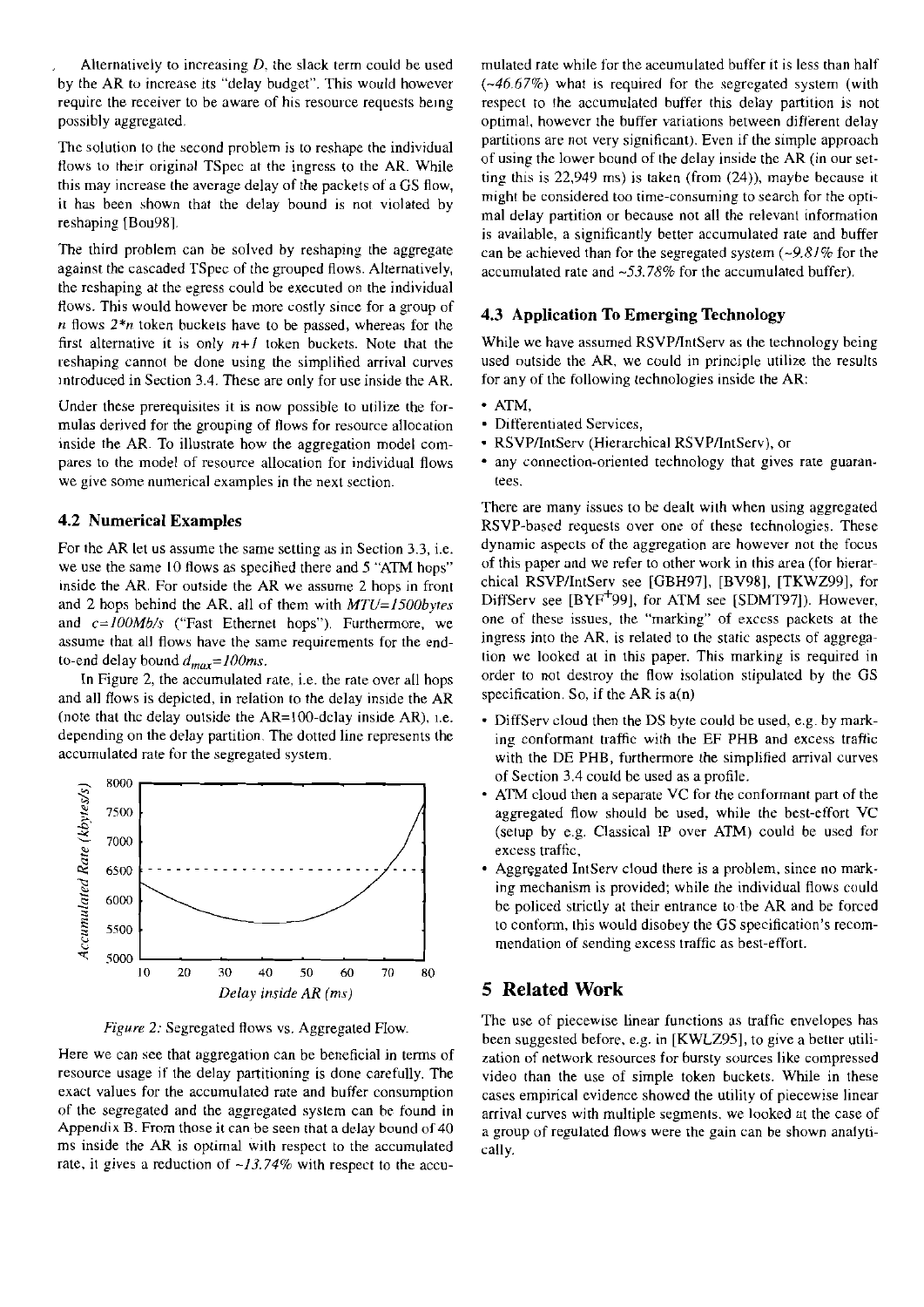There is also some work on the generic problem of multiplexing regulated traffic onto shared resources (see e.g. [EMW95], [LZTK97], [GBTZ97]). However, all of these do not treat ihe case of delay-constrained flows and are thus not directly applicable to GS flows.

The problem of resource allocation for the grouping of GS flows has also been addressed by [RG97]. The discussion there is however restricted to the case of the simple token bueket model and homogeneous flows. We go one step further with our analysis for the model of TSpec-characterized flows and the inclusion of TSpec-heterogeneous flows. Furthermore, we do not restrict to grouping hut also discuss how aggregation can be achieved (in ierms of our terminology).

# **6 Conclusion and Future Work**

We believe that aggregation of stateful application flows inside the network is a necessary mechanism to retain scalability for large networks as, e.g., the Internet. We have looked at the static aspects of aggregation, i.e. which flows to aggregate and how much resources to allocate for the aggregated flow, for the specific case of IntServ's GS class. We have shown how it is possible to ensure the strong per-flow guarantees given by GS despite aggregation in the core of the network. Furthermore, we found out that aggregation can offer interesting resource trade-offs hetween the AR and the non-AR part of the network if flow grouping and resource allocation is done carefully. We havc given an example where the aggregated system even performed superior to the segregated system, whereas intuitively one mighi have thought thai aggregation would only come at a price of more resources being required. Though an example is not a proof, it is at least a hint that aggregation couId offer more efficient network resource usage, a further argument for aggregation hesides its main attraction of reducing state in the core of a large network.

For future work there is certainly the necessity of a more formal investigation under which circumstances aggregation offers more efficient resource usage in comparison to the segregated system. We derived the necessary formulas. hut a detailcd analysis of the parameter space of possible topologies, different flow mixes, different scheduling disciplines remains to be done. In addition, it has to be noted that aggregation is a dynamic problem, i.e. in general there are some already established groups of flows, so if new ones arrive, they must be assigned to these groups or groups must be reorganized. The derived formulas could be good 1001s to aid such decisions. hut how exactly is for further study.

# **References**

- [Bou98] J.-Y. Le Boudec. Application of Neiwork Calculus To Guaranteed Service Networks. **IEEE**  Trans. on Information Theory, 44(3), May 1998.
- [BV98l S. Berson and S. Vinceni. Aggregation of Intcrnet Integrated Services State, August 1998. Internet Draft, work in progress.
- [BYF<sup>+</sup>99] Y. Bernet, R. Yavatkar, P. Ford, F. Baker, L. Zhang, K Nichols, M. Speer and R. Braden. lnteroperation of RSVPflnt-Serv and Diff-Serv

Networks, Febiuary 1999. Intcrnet Draft, work in progress.

- $[Cru95]$ Rene L. Cruz. Quality of Service Guarantees in Virtual Circuit Switched Networks. **IEEE** *i* Journal of Selected Areas in Communication, 13(6), August 1995.
- [EMW95] **A.** Elwalid, D. Mitra, and R.FI. Wentworth. A New Approach for Allocating Buffers and Bandwidth to Heterogencous, Regulated Traflic. IEEE Journal of Selected Areas Communication, 13(6), August 1995.
- $[GBH97]$ R. Guerin, S. Blake, and S. Herzog. Aggregating RSVP-based QoS Requests. November 1997. Internet Draft, work in progress.
- [GBTZ97] S. Giordano, J. Y. Le Boudec, P. Thiran, and A. Ziedins. Multiplexing of Heterogeneous VBR Connections over a VBR Trunk. Technical report, EPFL, May 1997.
- [KWLZ95] E. Knightly, D. Wrege, J. Liebeherr, and H. Zhang. Fundamental Limits and Trade-offs of Providing Deterministic Guarantees to VBR Video Trnffic. In **Proc. of ACM**  SIGMETRICS'95, 1995.
- $[LZTK97]$ F. LoPresti, 2.-L. Zhang, D. Towsley, and J. Kurose. Source Time-Scale and Optimal BufferIBandwidth Tradeoff for Regulated Traffic. In Proceedings of IEEE Infocom, January 1997.
- [ORBG97] P Oechslin. S. Robert, J.-Y Lc Boudec, and S. Giordano. VBR over VBR: the Homogeneous, Loss-free Case. In *Proceedings of IEEE Infocom*, January 1997.
- $[PG93]$ Abhay K. Parekh and Robert **C;.** Gallager. A Generalized Processor Sharing Approach to Flow Control in Integrated Services Networks: The Single-Node Case. **IEEE/ACM Tiansactions an Networking,** l(3). Junc 1993.
- $[PG94]$ Abhay K. Parekh and Robert G. Gallager. A Generalized Processor Sharing Approach to Flow Control in Integrated Services Networks: The Multiple Node Case. **IEEE/ACM**  Transactions on Networking, 2(2), April 1994.
- [Sch98] J. Schmitt. Aggregation of Guaranteed Service Flows. Technical Report TR-KOM-1998.06, Darmstadr University of Technology, November 1998.
- $[SDMT97]$ L. Salgsrelli, M. DeMarco, G. Meroni, and V. Trecordi. Efficient Transport of IP Flows Across ATM Networks. In **IEEE ATM '97 Workshop Proceedirigs,** May 1997.
- [SPG97] S. Shenker, C. Partridge. and R. Guerin. Specification of Guaranteed Quality of Service, Septeniber 1997. RFC 2212.
- [SW97] S. Shenker and J. Wroczlawski. General Characierization Parameters for lntegrated Service Network Elements, September 1997. RFC 2216.
- [TKWZ99] A. Terzis, J. Krawczyk, J. Wroczlawski, and L. Zhang. RSVP Operation over 1P Tunnels, Fehruary 1999. lnternet Draft. work in progress.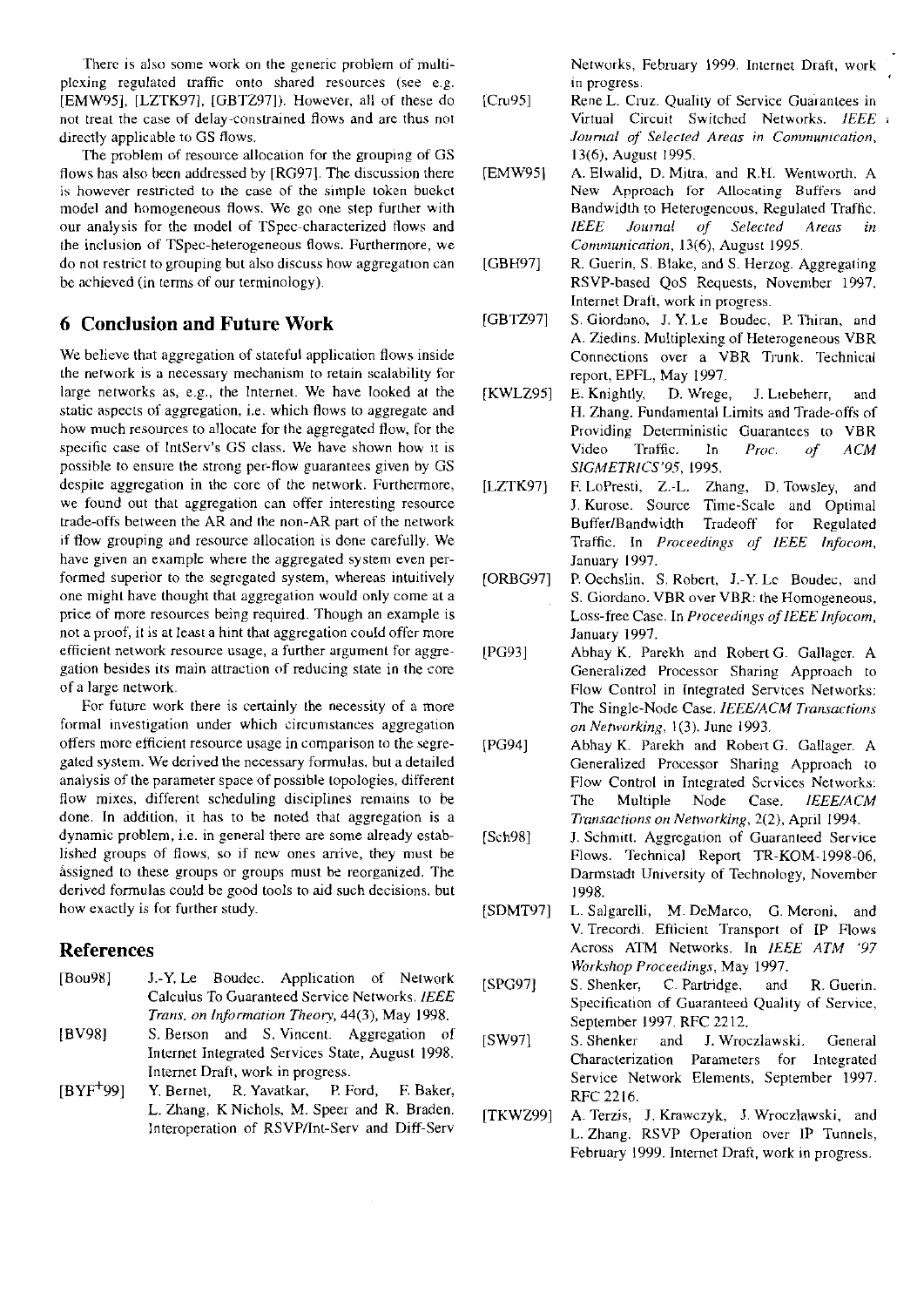- . [WC97] Paul White and Jon Crowcroft. Integrated Services in the Internet: State of the Art. Proceedings of IEEE, 85(12), December 1997.
- [ $Zha95$ ] Hui Zhang. Service Disciplines for Guaranteed Performance Service in Packet-Switching Networks. Proceedings of the IEEE, 83(10), October 1995.

# Appendix A - Buffer for Summed and Cascaded TSpec

For the buffer of the summed TSpec we obtain:

case I: 
$$
\sum_{j=1}^{n} p_j > R \ge \sum_{j=1}^{n} r_j \cdot \frac{C}{R} + D \le \frac{\sum_{j=1}^{n} b_j - M}{\sum_{j=1}^{n} p_j - \sum_{j=1}^{n} r_j}
$$
  
\n
$$
B = M + \frac{\sum_{j=1}^{n} p_j - R \left( \sum_{j=1}^{n} b_j - M \right)}{\sum_{j=1}^{n} p_j - \sum_{j=1}^{n} r_j} + C + RD
$$
\ncase 2:  $\frac{C}{R} + D > \frac{\sum_{j=1}^{n} b_j - M}{\sum_{j=1}^{n} p_j - \sum_{j=1}^{n} r_j}$   
\n
$$
B = \sum_{j=1}^{n} b_j + \sum_{j=1}^{n} r_j \left( \frac{C}{R} + D \right)
$$
  
\ncase 3:  $R \ge \sum_{j=1}^{n} p_j$   
\n
$$
B = M + \sum_{i=1}^{n} p_i \left( \frac{C}{R} + D \right)
$$

For the buffer of the *cascaded TSpec* we obtain  $(k \in \{I,...,n\})$ :

case 1: 
$$
\sum_{j=k}^{n} p_j + \sum_{l=1}^{k-1} r_l > R \ge \sum_{j=k+1}^{n} p_j + \sum_{l=1}^{k} r_l \sum_{l=1}^{C} + D \le \frac{b_k - M_k}{p_k - r_k}
$$
  
\n
$$
B = \sum_{l=1}^{k-1} (b_l - M_l) + M + \left( \sum_{j=k}^{n} p_j + \sum_{l=1}^{k-1} r_l - R \right) \left( \frac{b_k - M_k}{p_k - r_k} \right) + C + RD
$$
\ncase 2:  $\sum_{j=k}^{n} p_j + \sum_{l=1}^{k-1} r_l > R \ge \sum_{j=k+1}^{n} p_j + \sum_{l=1}^{k} r_l$   
\n
$$
\exists h \in \{1, ..., n-k-1\} \frac{b_{k+h} - M_{k+h}}{p_{k+h} - r_{k+h}} < \frac{C}{R} + D \le \frac{b_{h+k+1} - M_{k+h+1}}{p_{k+h+1} - r_{k+h+1}}
$$
  
\n
$$
B = \sum_{l=1}^{k+h} (b_l - M_l) + M + \left( \sum_{j=k+h+1}^{n} p_j + \sum_{l=1}^{k+h} r_l - R \right) \left( \frac{C}{R} + D \right)
$$
  
\ncase 3:  $\frac{C}{R} + D > \frac{b_n - M_n}{p_n - r_n}$   
\n
$$
B = \sum_{l=1}^{n} (b_l - M_l) + M + \left( \sum_{l=1}^{n} r_l \right) \left( \frac{C}{R} + D \right)
$$
  
\ncase 4:  $R \ge \sum_{j=1}^{n} p_j$   
\n
$$
B = M + \sum_{j=1}^{n} p_j \left( \frac{C}{R} + D \right)
$$

# **Appendix B - Accumulated Rate and Buffer**

We denote the accumulated rate and buffer as  $aR_x$  and  $aB_x$  (in bytes/s respectively bytes), where  $x \in \{ \text{SEGGR}, \text{AGGR}, y \}$ , i.e. the segregated and aggregated system, and y stands for the delay inside AR (in ms). MIN denotes the minimum available delay inside AR as obtained from (24), which is for the given example 22.949 ms.

| x                  | аR.     | aB.    |
|--------------------|---------|--------|
| <b>SEGGR</b>       | 6524362 | 587925 |
| AGGR MIN           | 5884343 | 271761 |
| AGGR 10            | 6319383 | 257940 |
| AGGR 15            | 6128250 | 264860 |
| AGGR.20            | 5967073 | 269729 |
| <b>AGGR 25</b>     | 5833865 | 272862 |
| AGGR, 30           | 5730647 | 274542 |
| AGGR.35            | 5660979 | 275250 |
| AGGR 40            | 5627958 | 274973 |
| AGGR 45            | 5629268 | 273696 |
| AGGR <sub>50</sub> | 5669737 | 271530 |
| AGGR 55            | 5773221 | 270084 |
| AGGR.60            | 5935809 | 268507 |
| AGGR 65            | 6169384 | 266233 |
| AGGR 70            | 6484611 | 263128 |
| AGGR 75            | 6933713 | 259144 |
| AGGR 80            | 7693418 | 254275 |